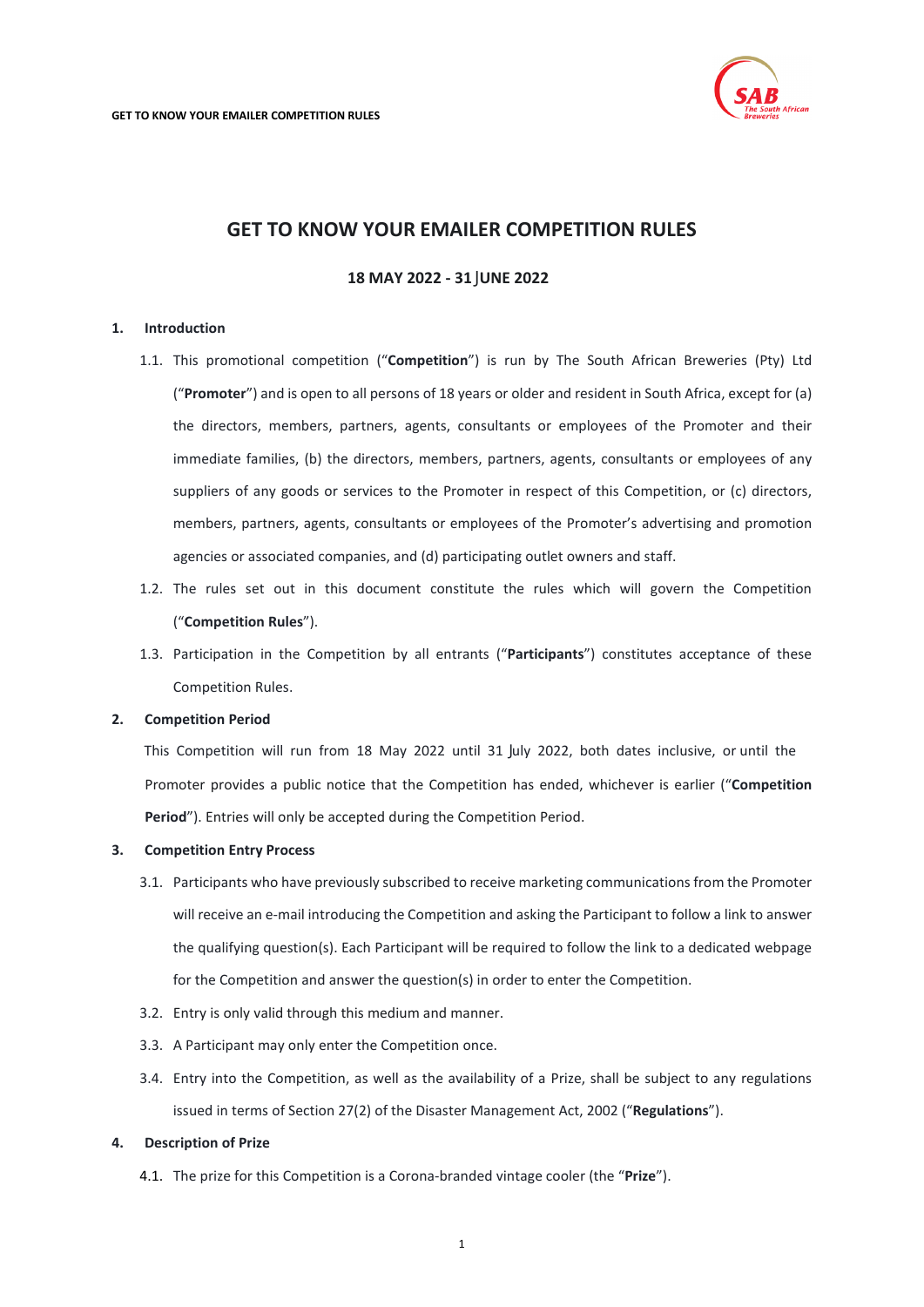

#### **GET TO KNOW YOUR EMAILER COMPETITION RULES**

- 4.2. There are a total of four Prizes available to be won during Competition Period and each Prize has a value of approximately R800.00.
- 4.3. No person may win more than one Prize in this Competition.
- 4.4. The winner may not transfer a Prize, in whole or in part, to any other person or exchange a Prize for an alternate prize or for its cash value. A winner may not substitute him/herself with any other person.
- 4.5. The Prizes will be delivered by the Promoter or its nominated agent to the winner's address within the Republic of South Africa. The Promoter will contact the winner to arrange delivery.

## **5. Winner Selection and Notification**

- 2022 and will consist of all valid entries received during the Competition Period. 5.1. The winner will be selected by a random draw process. The draw will take place on or before 31 July
- Promoter is unable to contact the winner, he/she will be disqualified and a substitute winner may at the discretion of the Promoter be selected, using the same winner selection process. 5.2. The winner will be notified by the Promoter via phone or email on or before 15 August 2022. If the

## **6. Winner Verification**

- 6.1. The winner must be over the age of 18 (eighteen) years old and must comply with the Participant eligibility criteria set out in Competition Rule [1.1](#page-0-0) and the requirements in these Competition Rules, which may be verified by or on behalf of the Promoter. The winner may be asked to provide a copy of his/her identity document/passport/driver's license/proof of residential address in order to receive the Prize. The Promoter reserves the right to conduct the validation and verification process via automated means and/or any other means that the Promoter may deem necessary, and by participating in the Competition, all Participants consent to the appropriate validation and verification measures that the Promoter may implement from time to time.
- 6.2. A Prize will only be awarded after successful verification of the winner. Failing successful verification of the winner, a substitute winner may be selected at the discretion of the Promoter.
- 6.3. The Promoter reserves the right to carry out audits in respect of the winner to verify his/her eligibility and/or the validity of the winner's entry. The Promoter may disqualify the winner if any fraud or cheating or related activity is suspected, including without limitation, through the manipulation of an entry or otherwise falsifying data. Should the Promoter or its agent determine that an entry or Participant is invalid or ineligible, the relevant Participant shall not be entitled to receive the Prize and will not be compensated in any way.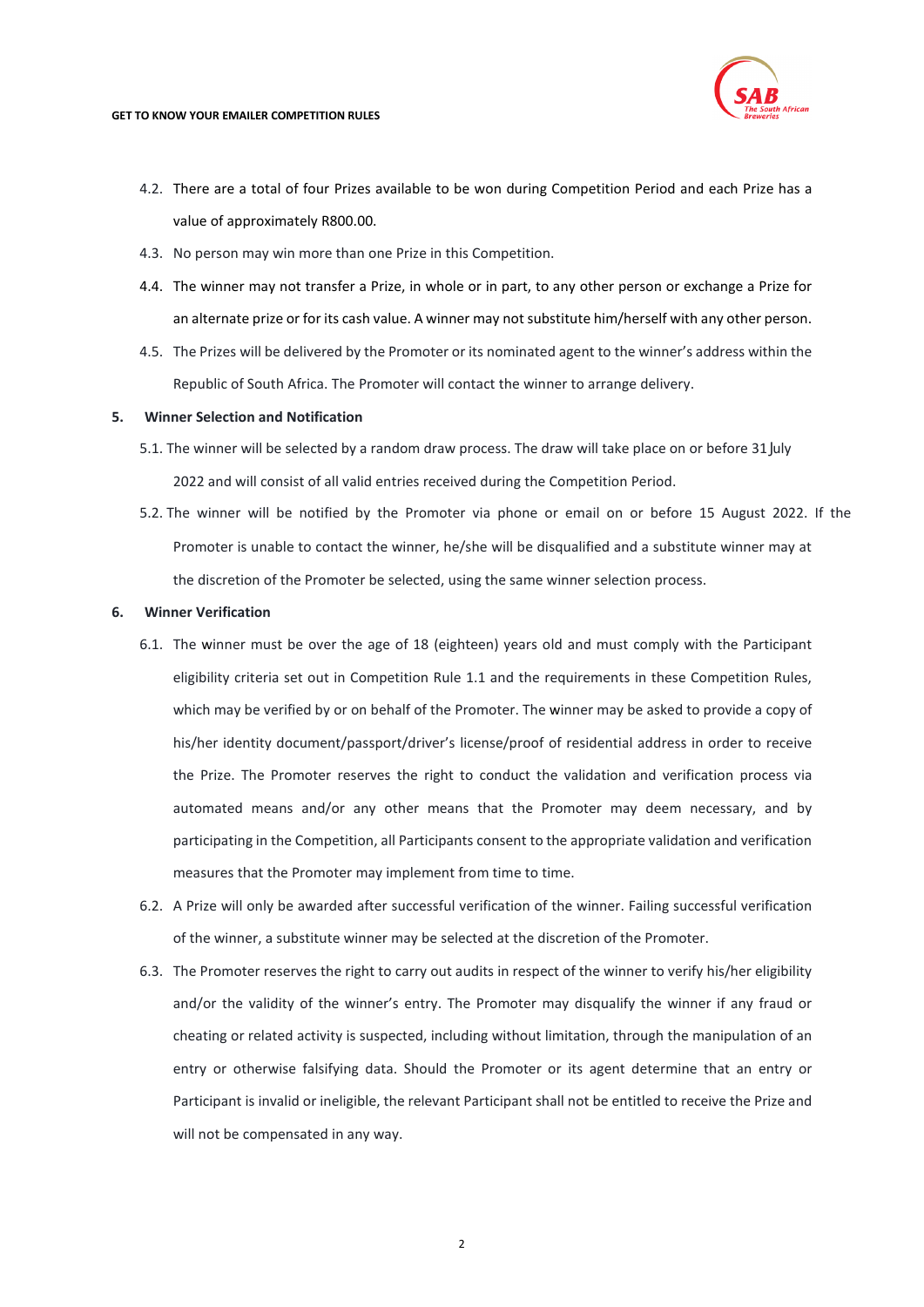

### **7. Prize Forfeiture**

- 7.1. The winner must communicate his/her full details to the Promoter or its agent as requested by the Promoter or its agent. Failure to do so may result in forfeiture of the Prize.
- 7.2. If the winner is unable to attend, receive or utilise (as applicable) the Prize then the entire Prize shall be forfeited. There will be no compensation, in any form, including, but not limited to monetary compensation and/or rescheduling, to any party, irrespective of the reason/s for the inability of that winner to attend, receive or utilise (as applicable) the Prize.
- 7.3. Time permitting and subject to the Promoter's approval, where the Prize is forfeited a substitute winner may be chosen in the same manner as the original winner was chosen.

#### **8. General**

- 8.1. All Participants must comply with the Regulations at all times, and any non-compliance with the Regulations will result in automatic disqualification. It shall be the sole responsibility of the Participants to observe and comply with any and all restrictions imposed by the Regulations from time to time. Each Participant indemnifies and holds harmless the Promoter, its associated companies, and the directors, officers, employees and agents of the Promoter and its associated companies, against any losses or damages arising from a breach of the provisions of the Regulations by such Participant, and the Promoter shall not in any manner whatsoever be liable for any transgressions by any Participant in this regard.
- 8.2. Should the process for entry into the Competition or the Prize/s involve any alcoholic beverage, Participants shall ensure that it is enjoyed responsibly.
- 8.3. In the event of a dispute, the Promoter's decision is final and binding and no correspondence will be entered into.
- 8.4. The timelines stated by the Promoter or its agent must be adhered to. Failing adherence to any timeline, at any stage, may result in disqualification and forfeiture of the Prize in its entirety with no compensation to any party by the Promoter.
- <span id="page-2-0"></span>8.5. Each Participant, by participating in the Competition, acknowledges, agrees and expressly consents to:
	- 8.5.1. the Promotor processing the Participant's personal information, including in the form of names, telephone numbers, identity numbers and/or email addresses, during and after the course and scope of the Competition; and
	- 8.5.2. the Promotor transferring the winning Participant's personal information, including names, telephone numbers, identity numbers and/or email addresses, to the relevant third parties in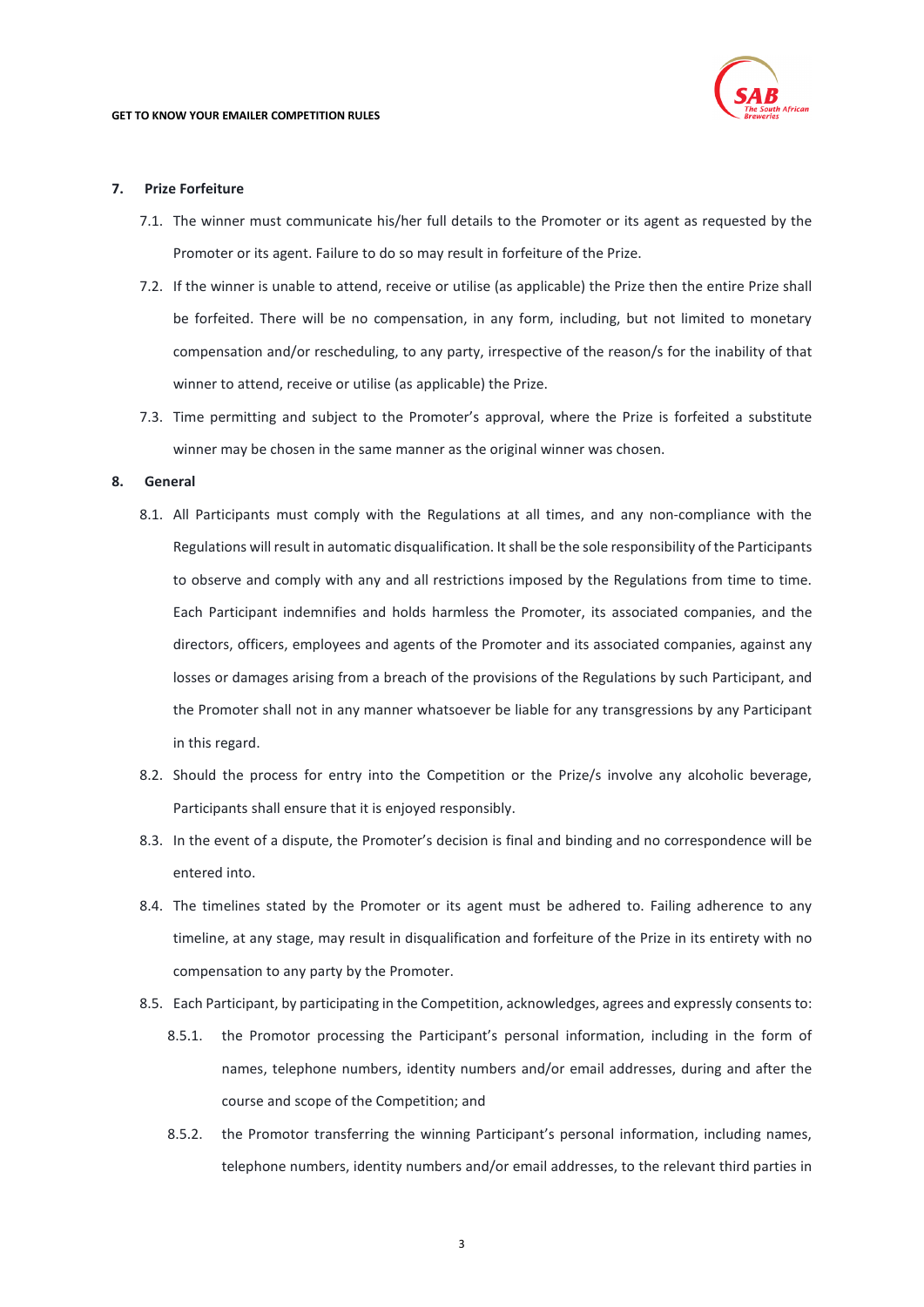

order to make any required travel, delivery or other arrangements, as may be applicable, during the course and scope of the Competition for utilisation of the Prize,

which processing and transfer shall take place in accordance with the provisions of the Protection of Personal Information Act 14 of 2013 ("**POPIA**") and any other applicable law, and for the purpose of giving effect to the Competition.

- 8.6. With the exception of Competition Rule [8.5](#page-2-0) above, the Promoter will not share any personal information with any third party except where such disclosure is necessary to enable the Promoter to provide, deliver or in any other way give effect to these Competition Rules and/or the Prize, where such disclosure is permitted by law and/or where consent to sharing personal information is obtained from the relevant Participant by the Promoter. The Promoter will comply with the relevant data protection legislation, including POPIA.
- 8.7. A Participant may submit a request at<https://www.sab.co.za/content/data-subject-request-0> for the Promoter to:
	- 8.7.1. correct or delete personal information about the Participant in the Promoter's possession or under its control that is inaccurate, irrelevant, excessive, out of date, incomplete, misleading or obtained unlawfully; or
	- 8.7.2. destroy or delete a record of personal information about the Participant that the Promoter is no longer authorised to retain.
- 8.8. The Promoter may make media announcements containing, or otherwise publish, the names and/or photographs of the winner without remuneration being payable to the winner, provided that the Promoter will not do so if the winner communicates in writing to the Promoter that he/she does not want his or her names or photographs to be contained in media announcements or otherwise published.
- 8.9. Should a Prize not be available despite the Promoter's reasonable endeavours to procure a Prize, the Promoter reserves the right to substitute a Prize with another of equal value as determined in the Promoter's sole discretion and subject to availability. No person will be entitled to be compensated in any way in this instance by the Promoter.
- 8.10. The Promoter will not be responsible for any costs, expenses or other liabilities incurred by the winner which are not expressly contemplated as part of a Prize.
- 8.11. These Competition Rules may be amended by the Promoter on public notice at any time during the Competition Period or thereafter. These Competition Rules will be interpreted by the Promoter only.